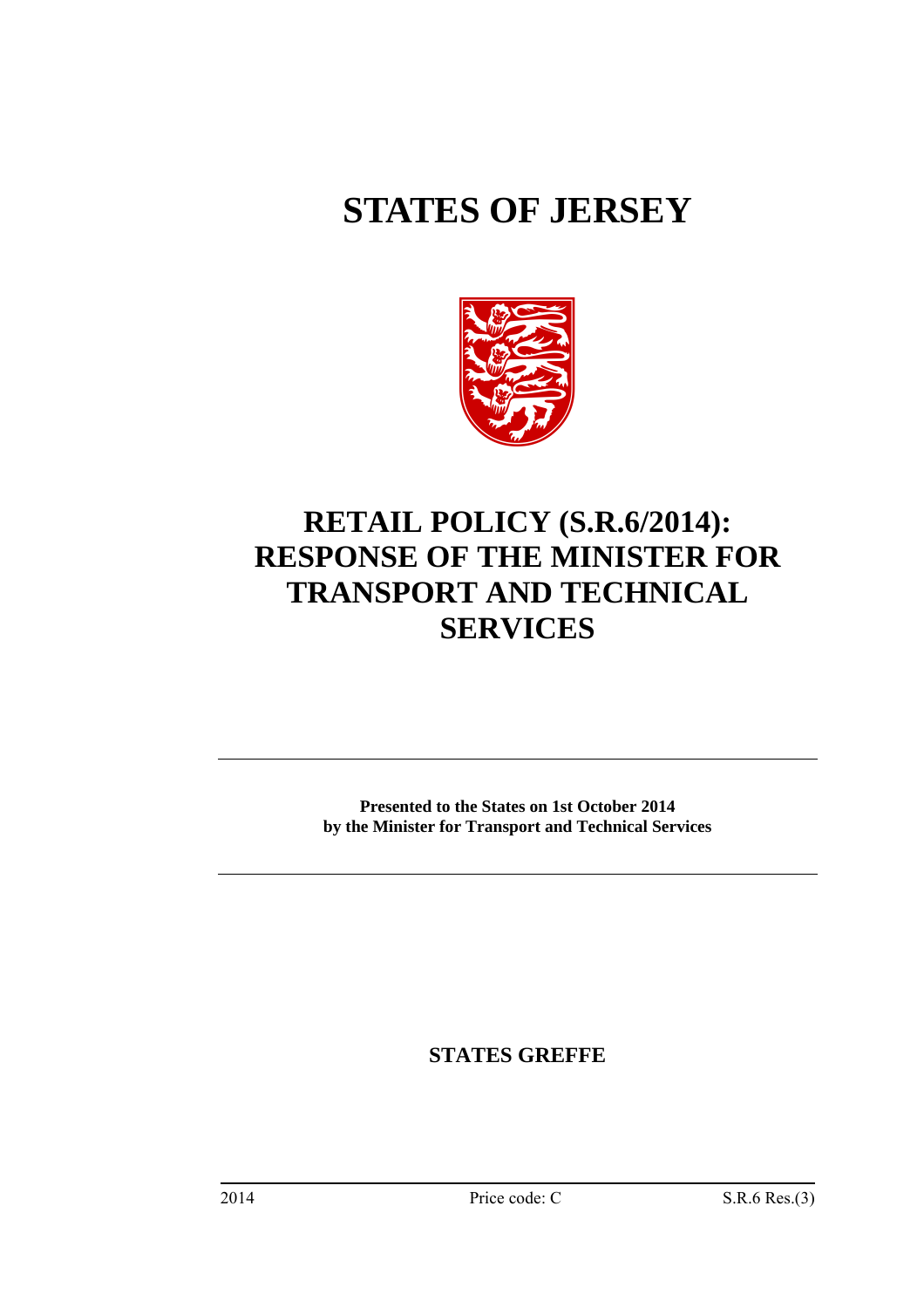#### **RETAIL POLICY (S.R.6/2014): RESPONSE OF THE MINISTER FOR TRANSPORT AND TECHNICAL SERVICES**

| <b>Ministerial Response to:</b> | S.R.6/2014 |
|---------------------------------|------------|
|---------------------------------|------------|

**Review title:** Retail Policy

**Scrutiny Panel: Economic Affairs** 

#### **INTRODUCTION**

Transport and Technical Services (TTS) recognises that ensuring a vibrant town centre is essential and is pleased to note that recommendations in this report with regard to transport are generally consistent with the Sustainable Transport Policy, though progress has been limited by funding constraints. TTS comments where required and are listed below.

#### **FINDINGS**

|                         | <b>Findings</b>                                                                                                                                                                                                                                                                                                                                                                      | <b>Comments</b><br>(ED unless otherwise specified) |
|-------------------------|--------------------------------------------------------------------------------------------------------------------------------------------------------------------------------------------------------------------------------------------------------------------------------------------------------------------------------------------------------------------------------------|----------------------------------------------------|
| 1                       | Retail remains an important sector of the<br>Jersey<br>accounting<br>economy,<br>for<br>approximately 7% of the total GVA and<br>nearly<br>employment<br>8000<br>positions.<br>However, the value and volume of retail<br>sales have notably declined since 2008 and<br>there are signs that this trend is likely to<br>continue, particularly with regard to non-<br>food products. |                                                    |
| 2                       | The overarching retail policy since 2006 has<br>been the Retail Framework, which has<br>focused predominantly on food retailing,<br>food price competition and supermarket<br>operators. It was last updated in 2010.                                                                                                                                                                |                                                    |
| 3                       | Although slow to react, since August 2013<br>the Minister for Economic Development has<br>recognised and begun to act on the need to<br>engage with retailers to develop initiatives<br>and plans to help address the downward<br>economic trends and challenges associated<br>with the on-island retail sector.                                                                     |                                                    |
| $\overline{\mathbf{4}}$ | The Chief Executive of Jersey Business, who<br>has played a significant role working with<br>the Economic Development Department on<br>development of the draft<br>Retail<br>the<br>Development Plan,<br>the<br>leaving<br>is                                                                                                                                                        |                                                    |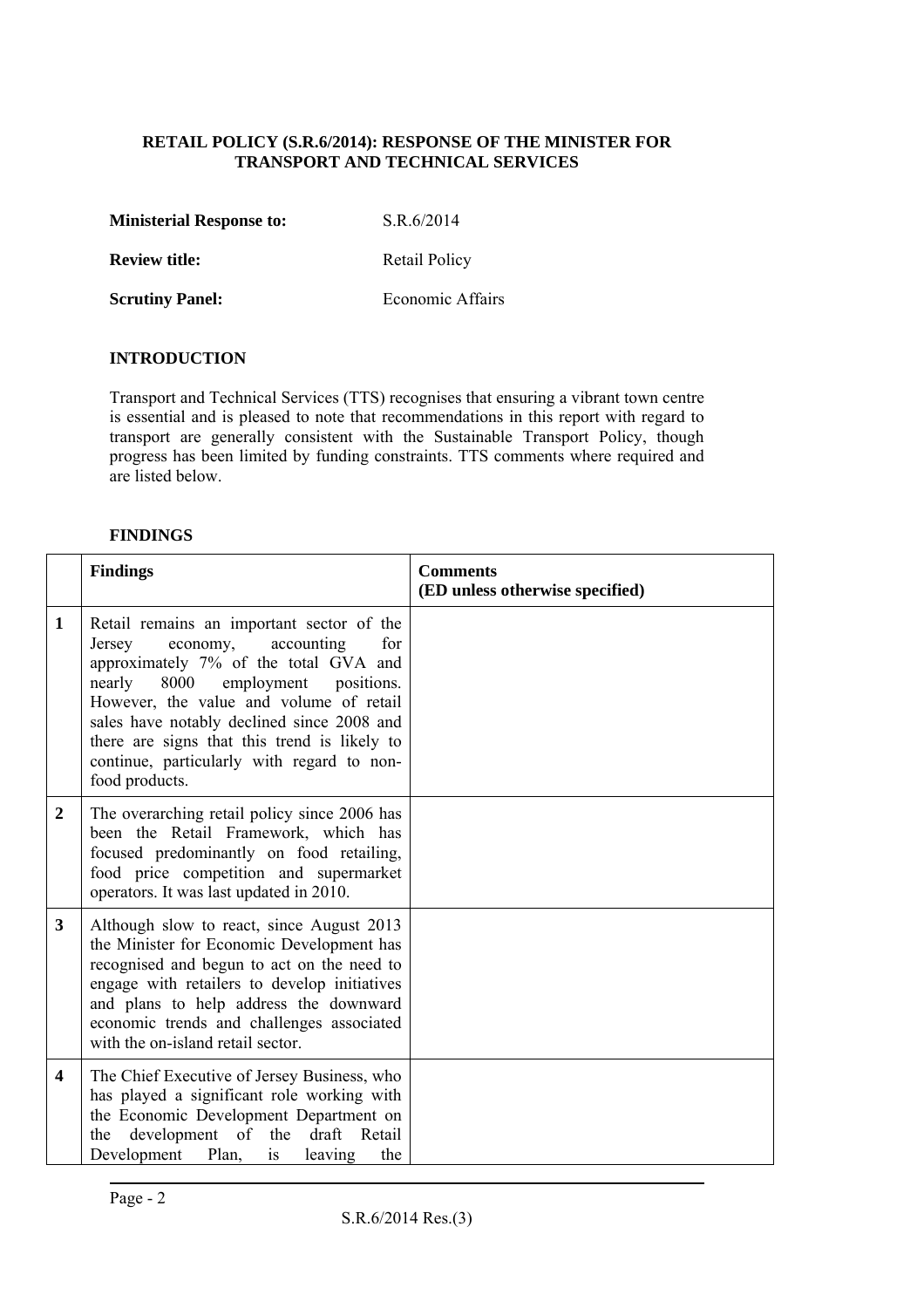|    | <b>Findings</b>                                                                                                                                                                                                                                                                                                                                                                             | <b>Comments</b><br>(ED unless otherwise specified) |
|----|---------------------------------------------------------------------------------------------------------------------------------------------------------------------------------------------------------------------------------------------------------------------------------------------------------------------------------------------------------------------------------------------|----------------------------------------------------|
|    | organisation. It is unclear if this will have an<br>impact on any of the draft initiatives<br>currently proposed<br>involve<br>to<br>Jersey<br>Business.                                                                                                                                                                                                                                    |                                                    |
| 5  | Doubts about the positive outcome of a free<br>parking trial on Saturdays were raised<br>amongst TTS, EDD and the Town Team.<br>The approximate cost of such a trial<br>$(\text{\pounds}300,000)$ has since been earmarked to<br>assist alternative retail initiatives.                                                                                                                     |                                                    |
| 6  | The Economic Development Department<br>created avoidable confusion and delays to its<br>own and the Panel's work in relation to<br>retail, by developing the draft Retail<br>Development Plan with inadequate inclusion<br>of<br>communication<br>with<br>and<br>other<br>stakeholders, and failing to notify the Panel<br>of the ongoing work despite procedural<br>requirements to do so. |                                                    |
| 7  | Despite the highly promising purpose and<br>membership of the Town Team, its future is<br>uncertain. There are proposals from the<br>Economic Development Department for the<br>Town Team to be incorporated within or<br>perhaps even replaced by a new 'Retail<br>Jersey' brand via the Retail Development<br>Plan.                                                                       |                                                    |
| 8  | Online competition represents the most<br>significant challenge to Jersey's 'high street'<br>retailers.                                                                                                                                                                                                                                                                                     |                                                    |
| 9  | Online retailers are notably more appealing<br>than traditional bricks and mortar retailers<br>around the issues of price and shopper<br>convenience.                                                                                                                                                                                                                                       |                                                    |
| 10 | It is estimated that $35,350$ (85% of the total)<br>Jersey households are purchasing products<br>and services online, with the total online<br>spend in 2013 amounting to £258 million.                                                                                                                                                                                                     |                                                    |
| 11 | The average annual online household spend<br>in Jersey in 2013 was just over £7,000.                                                                                                                                                                                                                                                                                                        |                                                    |
| 12 | Research demonstrates that mobile tablets<br>and, particularly, smart phone devices have<br>become increasingly important as a means of<br>purchasing products and services online. The                                                                                                                                                                                                     |                                                    |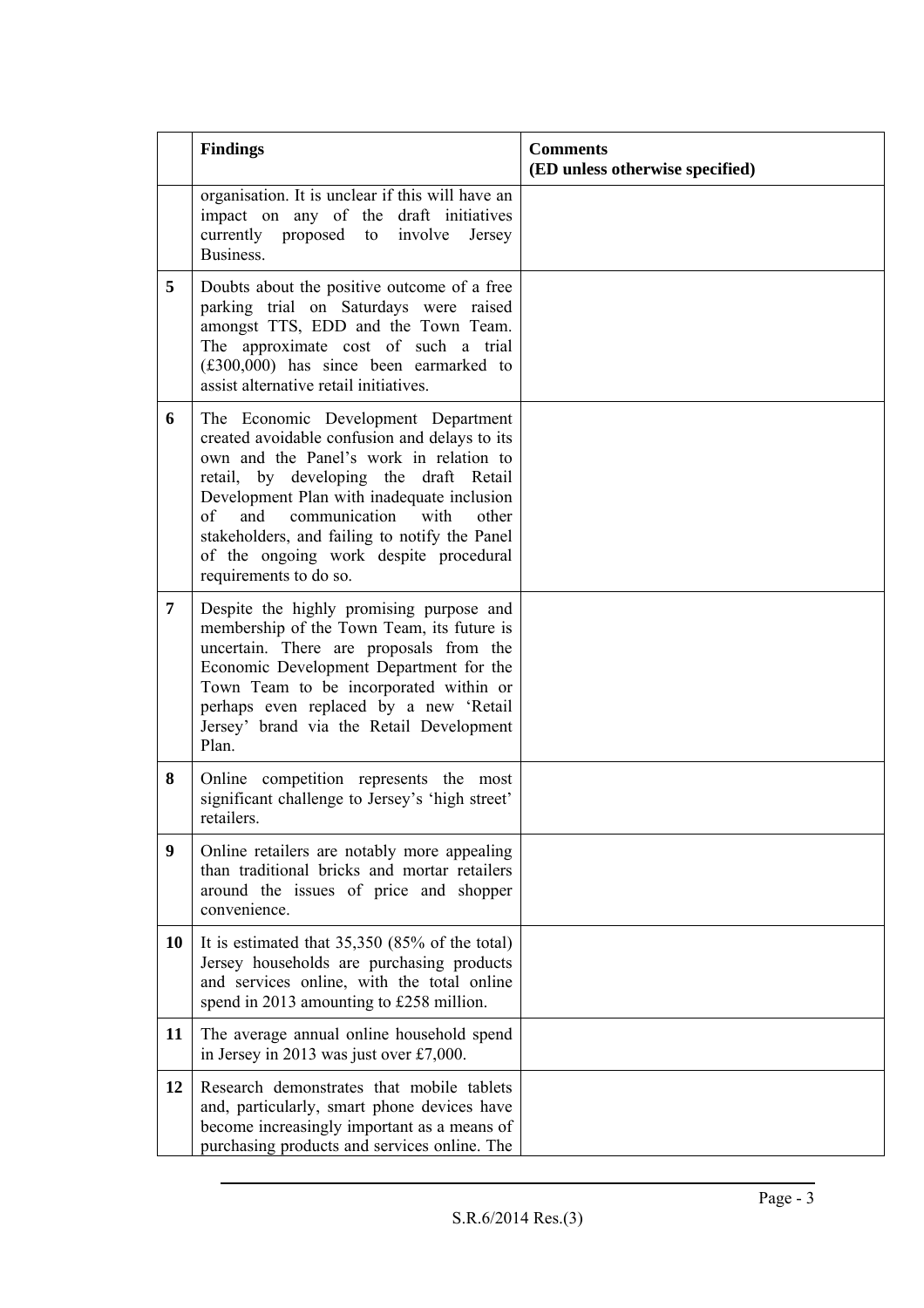|    | <b>Findings</b>                                                                                                                                                                                                                                                                                                                                                                                                                                                                  | <b>Comments</b><br>(ED unless otherwise specified) |
|----|----------------------------------------------------------------------------------------------------------------------------------------------------------------------------------------------------------------------------------------------------------------------------------------------------------------------------------------------------------------------------------------------------------------------------------------------------------------------------------|----------------------------------------------------|
|    | trend in '24/7' purchasing culture is expected<br>to continue to develop as mobile technology<br>increasingly facilitates anytime-anywhere<br>shopping.                                                                                                                                                                                                                                                                                                                          |                                                    |
| 13 | 82% of respondents to a shopping habits<br>survey said they would welcome the<br>opportunity to spend more money with local<br>retailers if only they had suitable e-<br>commerce websites. In general, however, the<br>online sales platform and marketing/social<br>media presence of local retailers has not<br>adequately developed to meet the challenge<br>of off-Island online retailers, although some<br>creditable and co-ordinated platforms have<br>begun to emerge. |                                                    |
| 14 | Jersey's high street retailers can continue to<br>aspire to a positive future, but to help achieve<br>this must harness the opportunities provided<br>by ever improving technology.                                                                                                                                                                                                                                                                                              |                                                    |
| 15 | The Minister for Economic Development is<br>broadly supportive of the general concept of<br>Jersey Chamber of Commerce's<br>the<br>'Jamazon' initiative, but is not convinced<br>that it represents the best value or most<br>suitable option to deliver the desired<br>outcome for the Island's retailers.                                                                                                                                                                      |                                                    |
| 16 | Retailers in Jersey will need to continue to<br>develop 'multi-channel' retailing models<br>combining<br>bricks<br>online<br>and<br>mortar,<br>sales/booking, click and collect and/or home<br>delivery.                                                                                                                                                                                                                                                                         |                                                    |
| 17 | Jersey's many small retailers may require<br>co-ordination<br>significant<br>and<br>some<br>government assistance to overcome the<br>challenges of scale and cost in developing<br>'multi-channel' retailing models.                                                                                                                                                                                                                                                             |                                                    |
| 18 | Face to face customer service is widely<br>regarded as one of the opportunities for 'high<br>street' retailers to gain advantage over online<br>competition. However, the quality of<br>customer service in Jersey has been found to<br>be highly variable. Retail owners and<br>managers are ultimately responsible for<br>improving this situation, but can be assisted<br>by government.                                                                                      |                                                    |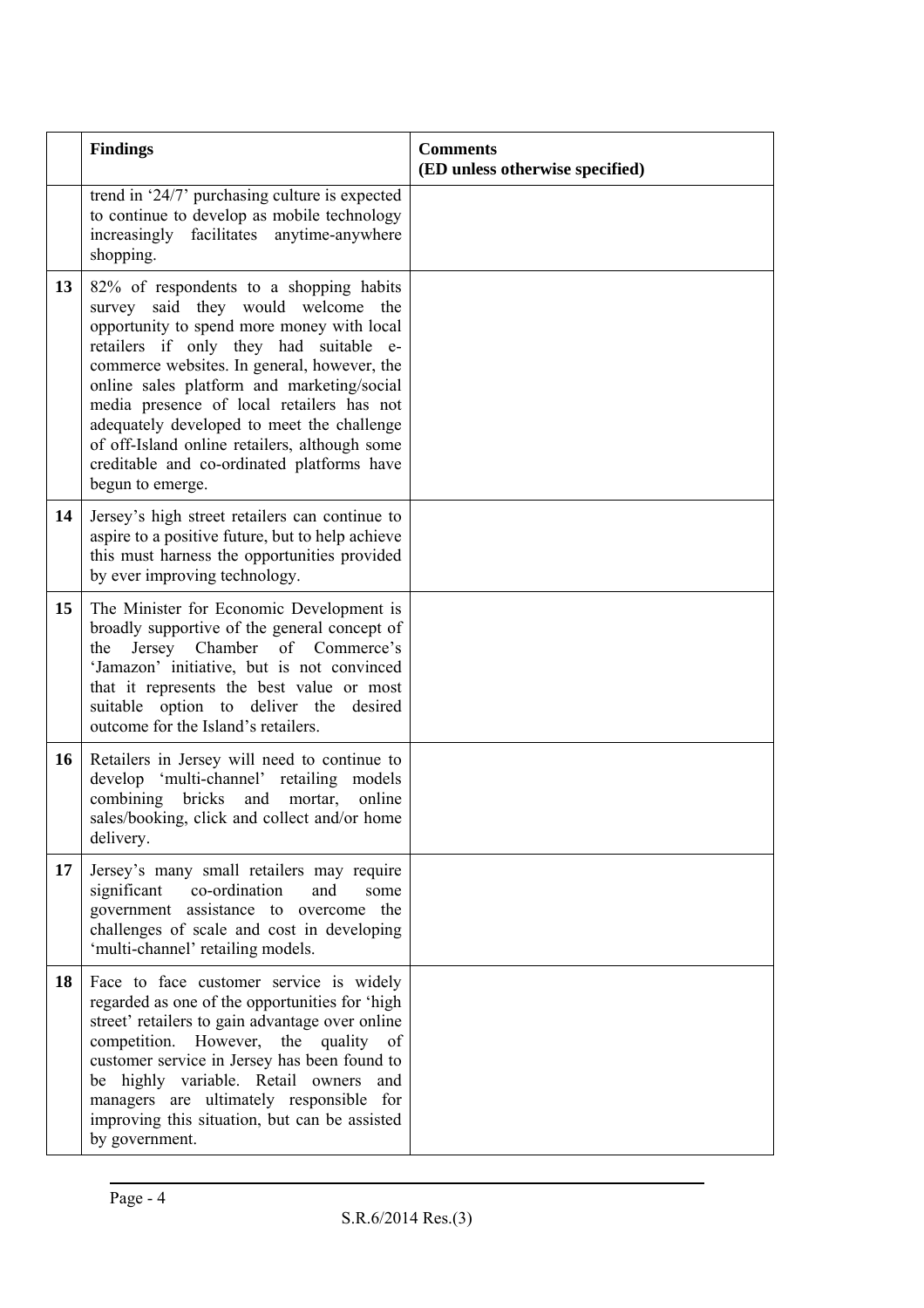|    | <b>Findings</b>                                                                                                                                                                                                                                                                                                                                                     | <b>Comments</b><br>(ED unless otherwise specified) |
|----|---------------------------------------------------------------------------------------------------------------------------------------------------------------------------------------------------------------------------------------------------------------------------------------------------------------------------------------------------------------------|----------------------------------------------------|
| 19 | In general, Jersey retailers have not fully<br>reacted to changing customer habits and are<br>potentially restricting shopping opportunities<br>through outdated '9 to 5' opening hours.<br>Later closing times on a more regular basis<br>have been identified as being attractive to<br>shoppers.                                                                 |                                                    |
| 20 | Sunday trading remains a contentious matter.<br>Opinion on the Minister for Economic<br>Development's Sunday trading trial has been<br>split, with 54% of respondents to the<br>associated White Paper not in favour of the<br>trial.                                                                                                                               |                                                    |
| 21 | It is not clear whether current Sunday trading<br>restrictions are a significant barrier to retail<br>in Jersey. Very few retailers are currently<br>restricted from opening on Sundays.                                                                                                                                                                            |                                                    |
| 22 | Relaxation of Sunday trading restrictions<br>appears to be of more obvious potential<br>economic benefit to certain out-of-town<br>retailers, such as garden centres, than<br>retailers in town.                                                                                                                                                                    |                                                    |
| 23 | Amending current weekday/Saturday trading<br>hours would appear to be a greater priority<br>than changes to Sunday trading. It could<br>provide greater positive consequences for a<br>larger number of retailers and consumers<br>than a Sunday trading trial with significantly<br>less contention.                                                               |                                                    |
| 24 | At the end of Minister for Economic<br>Development's proposed 'liberalisation' trial<br>of Sunday trading legislation, although the<br>legislative position would revert to the<br>current situation restricting those with a sales<br>area of more than 700m <sup>2</sup> , there is concern<br>that it would be difficult culturally to 'turn<br>the clock back'. |                                                    |
| 25 | Certain negative impacts that might result<br>from the proposed Sunday trading trial, such<br>as small business closures due to increased<br>competition from larger retailers, could be<br>irreversible.                                                                                                                                                           |                                                    |
| 26 | Local retailers are effectively forced to<br>compete on an uneven playing field with off-<br>Island/online retailers, due to the application                                                                                                                                                                                                                        | ED and T&R                                         |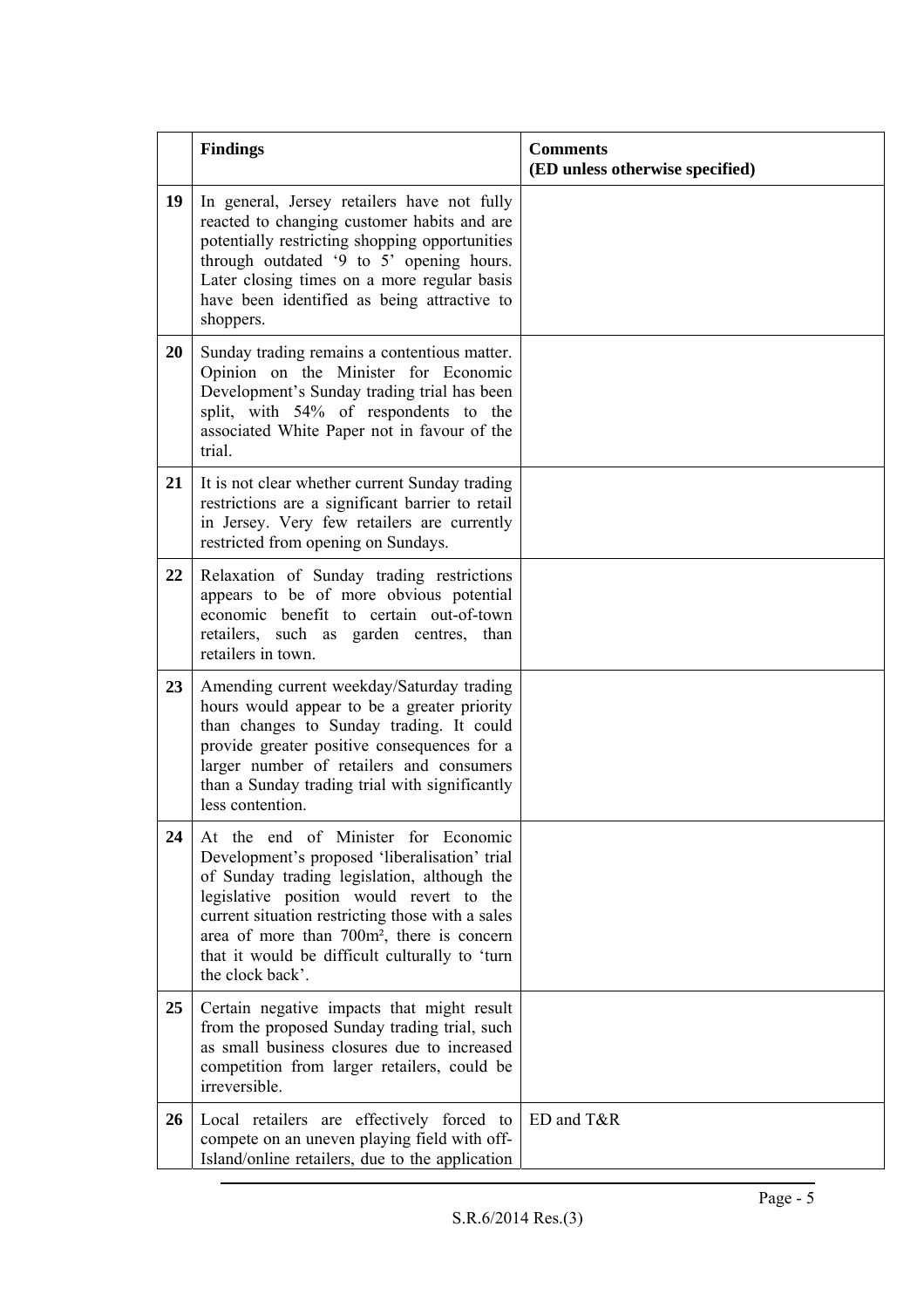|    | <b>Findings</b>                                                                                                                                                                                                                                                                                                                                                                                                                                                                                                         | <b>Comments</b><br>(ED unless otherwise specified) |
|----|-------------------------------------------------------------------------------------------------------------------------------------------------------------------------------------------------------------------------------------------------------------------------------------------------------------------------------------------------------------------------------------------------------------------------------------------------------------------------------------------------------------------------|----------------------------------------------------|
|    | of 5% GST on the price of locally sold goods<br>and the existence of the £240 de minimis<br>level under which imported goods attract no<br>GST.                                                                                                                                                                                                                                                                                                                                                                         |                                                    |
| 27 | Potential GST revenue is being missed out<br>on by the Treasury, and increasingly so, with<br>the growing trend in off-Island, online<br>shopping.                                                                                                                                                                                                                                                                                                                                                                      | T&R                                                |
| 28 | Reducing or removing the <i>de minimis</i> level<br>would not be straightforward. For instance,<br>although it is estimated that its removal<br>would achieve an increase in GST collection<br>of approximately £800,000, at Jersey Post<br>alone it would necessitate at least an extra<br>241,000 consignments (averaging 660 per<br>day) requiring customs clearance per year.<br>This would represent an increase in workload<br>of approximately 28%, which would require<br>funding.                              | T&R                                                |
| 29 | Amending the <i>de minimis</i> rules with a view<br>to the States forming agreements with off-<br>Island online retailers to collect GST on its<br>behalf for sales to Jersey-based customers,<br>has been raised as an idea to help 'level the<br>playing field'. Nevertheless, such a solution<br>holds challenges and potentially significant,<br>if unintended, negative consequences.                                                                                                                              | ED and T&R                                         |
| 30 | It is widely agreed that the Retail sector<br>would benefit from the attention provided<br>and generated by an appropriate 'Retail<br>Champion'. To carry the required authority<br>and ability to influence on retail related<br>matters within the States, it was identified<br>that the 'Retail Champion' should be a<br>sitting politician.                                                                                                                                                                         |                                                    |
| 31 | The 'Retail Champion' should be supported<br>with suitable executive support on a day to<br>day basis. This role would include much of<br>the retail related work currently undertaken<br>Economic<br>within<br>the<br>Development<br>Department, and additional work emerging<br>from initiatives such as the proposed activity<br>and co-ordination around an events calendar<br>(see also 7.8.2). Regular liaison through a<br>comprehensive stakeholder group, such as<br>the current Town Team, remains important. |                                                    |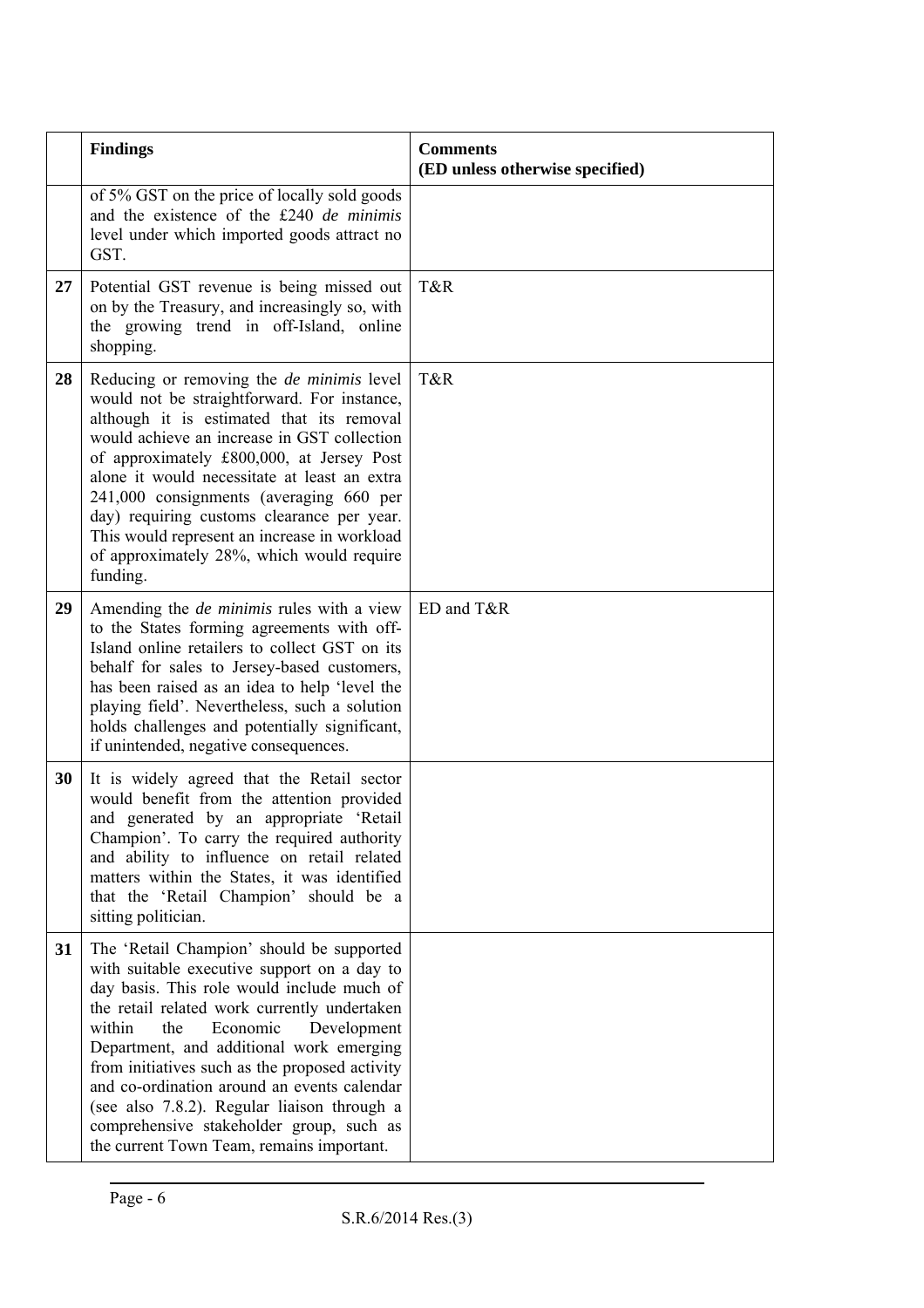|    | <b>Findings</b>                                                                                                                                                                                                                                                                                                                                                                                                      | <b>Comments</b><br>(ED unless otherwise specified)                                                                                                                                                                                                                                                                                                                                                                                                                                                  |
|----|----------------------------------------------------------------------------------------------------------------------------------------------------------------------------------------------------------------------------------------------------------------------------------------------------------------------------------------------------------------------------------------------------------------------|-----------------------------------------------------------------------------------------------------------------------------------------------------------------------------------------------------------------------------------------------------------------------------------------------------------------------------------------------------------------------------------------------------------------------------------------------------------------------------------------------------|
| 32 | Within the draft Retail Development Plan,<br>the Minister for Economic Development<br>Department is considering the establishment<br>of a 'Jersey Retail' brand within Jersey<br>Business, through which support to the retail<br>sector could be delivered. The merits of such<br>a structure are not apparent to the Panel.                                                                                        |                                                                                                                                                                                                                                                                                                                                                                                                                                                                                                     |
| 33 | Building on current practice, there is wide<br>support for increased retail activity to be<br>undertaken linking directly into a range of<br>current and potentially new events and/or<br>themed days. It has been widely agreed that<br>this should be actively co-ordinated, with<br>necessary scheduling and focus provided by<br>a dedicated events calendar for retailers.                                      |                                                                                                                                                                                                                                                                                                                                                                                                                                                                                                     |
| 34 | It is not unusual for event organisers to be<br>required to complete significant processes in<br>order to obtain permissions to hold events.<br>The requirements do not always appear to be<br>in proportion to the size or nature of the<br>event.                                                                                                                                                                  |                                                                                                                                                                                                                                                                                                                                                                                                                                                                                                     |
| 35 | There can be restricted access for events<br>during the year in some of the more suitable<br>and attractive sites.                                                                                                                                                                                                                                                                                                   |                                                                                                                                                                                                                                                                                                                                                                                                                                                                                                     |
| 36 | Although visually attractive and creating an<br>often improved atmosphere, it is difficult to<br>strike<br>balance<br>the<br>right<br>between<br>pedestrianisation and the needs of retailers to<br>service<br>premises. Pedestrian<br>priority<br>initiatives, already seen in some parts of the<br>Island, appear to provide an appropriate<br>compromise.                                                         | ED/P&E/TTS<br>TTS - Island Plan proposal 23 supports the<br>of Halkett Place, Library Place,<br>concept<br>Dumaresq Street and Hue street as potential<br>pedestrian priority areas. TTS also supports this<br>concept and the Sustainable Transport Policy<br>(STP) (Recommendations 5.10) proposes that<br>Halkett Place (south of Waterloo Street) should be<br>subject to a pedestrianisation scheme. However<br>resources to develop and implement these<br>schemes are currently unallocated. |
| 37 | Maximising the physical attraction and the<br>ease of moving through town were identified<br>as important means of encouraging people to<br>choose to shop in town. However, inadequate<br>pavements and clumsily placed bollards and<br>street furniture were cited as examples of<br>existing physical barriers that negatively<br>impact on the ability of people to enjoy the<br>experience of shopping in town. | <b>ED/TTS</b><br>TTS is supportive of the removal of street clutter<br>and the provision of improved pavements,<br>particularly in the town area. Works are ongoing,<br>though subject to resource constraints.                                                                                                                                                                                                                                                                                     |
| 38 | The covered markets should be a 'jewel in                                                                                                                                                                                                                                                                                                                                                                            | ED/T&R                                                                                                                                                                                                                                                                                                                                                                                                                                                                                              |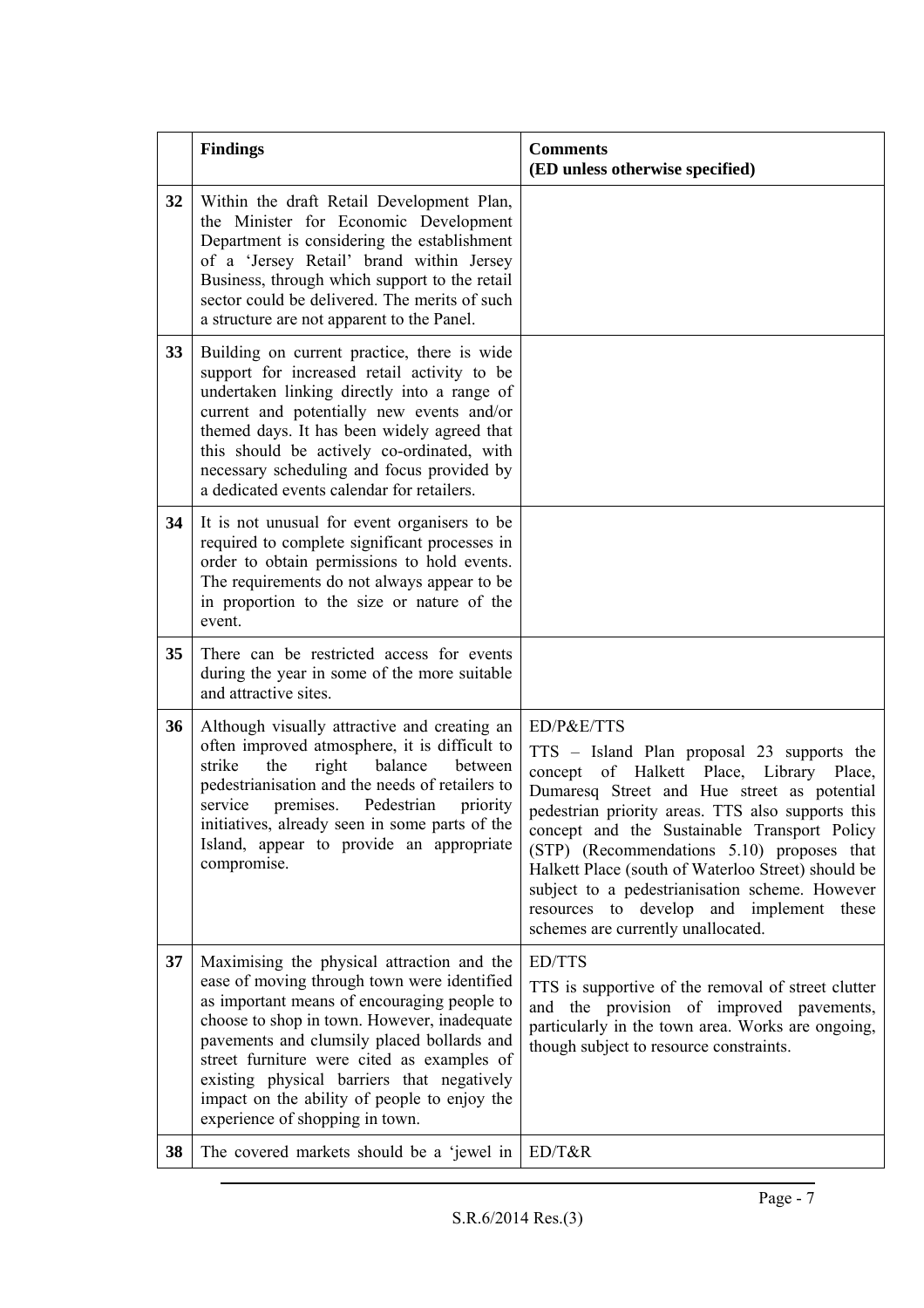|    | <b>Findings</b>                                                                                                                                                                                                                                                                                                                                                                 | <b>Comments</b><br>(ED unless otherwise specified)                                                                                                                                                                                                                                                                                                                                                                                                                                                            |  |
|----|---------------------------------------------------------------------------------------------------------------------------------------------------------------------------------------------------------------------------------------------------------------------------------------------------------------------------------------------------------------------------------|---------------------------------------------------------------------------------------------------------------------------------------------------------------------------------------------------------------------------------------------------------------------------------------------------------------------------------------------------------------------------------------------------------------------------------------------------------------------------------------------------------------|--|
|    | the crown' of Jersey's retail sector, acting to<br>stimulate footfall in town and attracting<br>shoppers to a vibrant retail core. Presently<br>however, whilst architecturally attractive, the<br>markets fail to live up to such expectations<br>and radical change has been widely called for<br>to improve on the tired atmosphere and<br>generally underwhelming offering. |                                                                                                                                                                                                                                                                                                                                                                                                                                                                                                               |  |
| 39 | Although there have been recent moves<br>towards the creation of a trader's association,<br>there has been a lack of cohesion and<br>collaboration amongst the covered market<br>traders that has been a barrier to progress in<br>the markets                                                                                                                                  | T&R                                                                                                                                                                                                                                                                                                                                                                                                                                                                                                           |  |
| 40 | Issues regarding parking featured in almost<br>all submissions received by the Panel during<br>the Review. Parking matters present a very<br>real challenge to retailers, but there are<br>workable initiatives that could help improve<br>the situation.                                                                                                                       | <b>ED/TTS</b><br>TTS is working to deliver the parking provisions<br>as identified in the St. Helier Parking Needs<br>Study. Further to this TTS is actively pursuing<br>opportunities for flexible payment and charging<br>systems.                                                                                                                                                                                                                                                                          |  |
| 41 | Overall capacity amongst town's car parks is<br>adequate to accommodate demand from<br>commuters and shoppers, but the geographic<br>distribution of spaces is not. The north of<br>town is under-served by the current car<br>parking provision, and Pier Road car park is<br>too frequently under-capacity.                                                                   | <b>TTS</b><br>The St. Helier Parking Needs Study identified that<br>long-stay<br>commuter<br>parks<br>reach<br>car<br>approximately 82% of capacity, short-stay 60%<br>and on street 79%. The spare capacity in off street<br>car parks is however almost entirely in the south<br>of St. Helier and TTS is working to deliver key<br>recommendations of the study, principally 200<br>short stay spaces at Ann Court and at least 200<br>spaces at a long-stay site (to be identified) in the<br>north town. |  |
| 42 | Minden Place is a vital shopper car park, but,<br>as with others, it is outdated and requires<br>significant refurbishment, modernisation, or<br>complete replacement.                                                                                                                                                                                                          | <b>TTS</b><br>Agreed, St. Helier Parking Needs Study refers.                                                                                                                                                                                                                                                                                                                                                                                                                                                  |  |
| 43 | There continues to be significant frustration<br>with the scratch-card system, whilst the<br>automatic number plate recognition system<br>in Sand Street has been widely welcomed.                                                                                                                                                                                              | <b>TTS</b><br>Agreed, TTS is actively pursuing opportunities for<br>flexible payment and charging systems.                                                                                                                                                                                                                                                                                                                                                                                                    |  |
| 44 | There is wide acknowledgement and support<br>for more bus services to be provided to help<br>people access town at points other than<br>Liberation Station, along with a service that<br>would link urban areas whilst penetrating<br>towards the town centre. The latter could                                                                                                 | <b>TTS</b><br>TTS agree that there is potential for improved<br>town bus services, though with short trip distances<br>and potentially high proportions of bus users of<br>pensionable age, it is inevitable that a high<br>subsidy cost will arise. A proposition for a town                                                                                                                                                                                                                                 |  |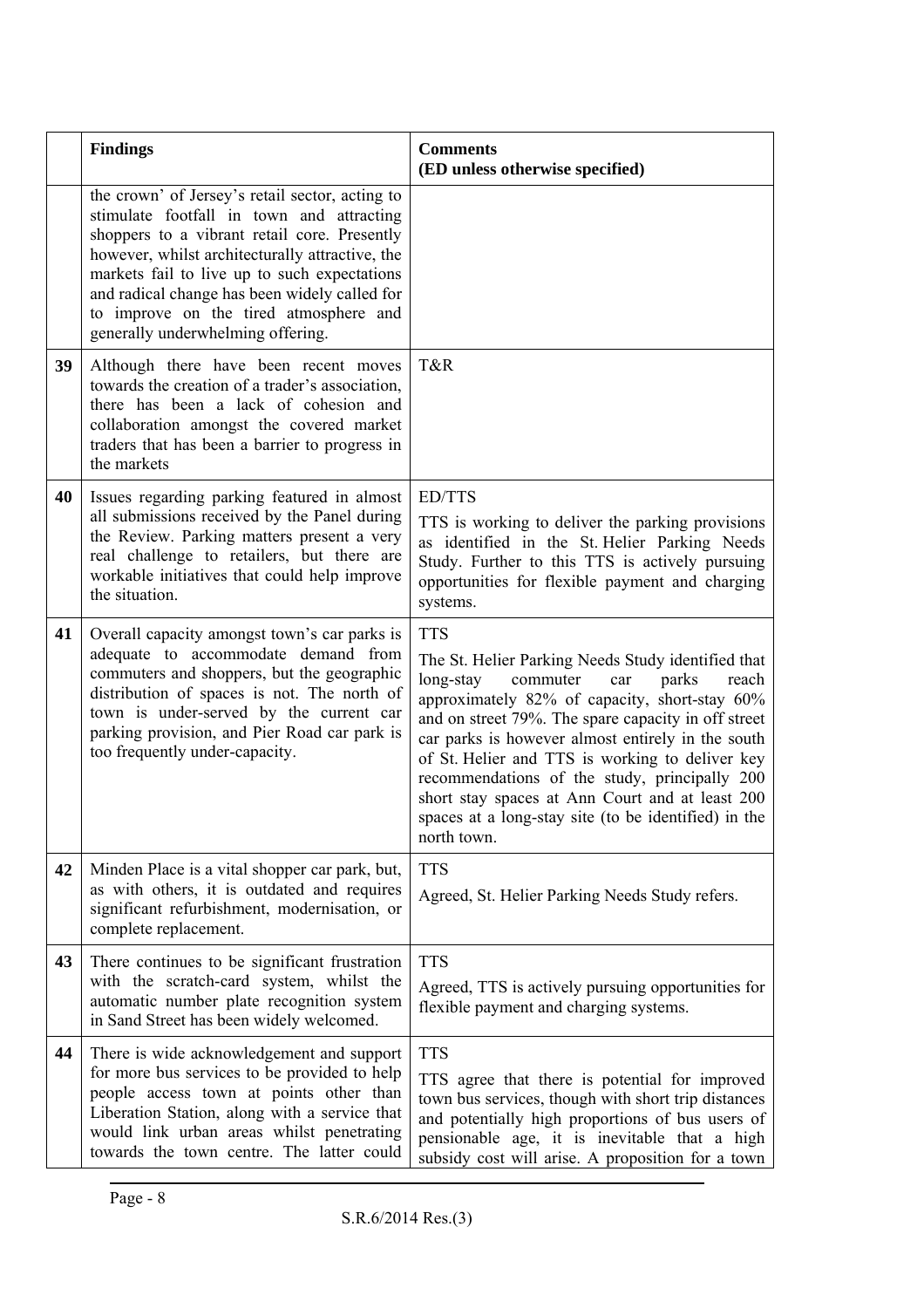|    | <b>Findings</b>                                                                                                                                                                                                                                                                                                                                                                                                                                                                                                                                                                                                                      | <b>Comments</b><br>(ED unless otherwise specified)                                                                                                                    |
|----|--------------------------------------------------------------------------------------------------------------------------------------------------------------------------------------------------------------------------------------------------------------------------------------------------------------------------------------------------------------------------------------------------------------------------------------------------------------------------------------------------------------------------------------------------------------------------------------------------------------------------------------|-----------------------------------------------------------------------------------------------------------------------------------------------------------------------|
|    | encourage more shoppers to visit town and<br>other retail areas such as Les Quennevais<br>Parade.                                                                                                                                                                                                                                                                                                                                                                                                                                                                                                                                    | bus service was approved by the States in 2011<br>and accordingly TTS has developed a notional<br>town network for implementation should funding<br>become available. |
| 45 | There is some confusion over the status and<br>continued relevance of existing planning<br>strategies for town, notably the North of<br>St. Helier Master Plan.                                                                                                                                                                                                                                                                                                                                                                                                                                                                      | P&E                                                                                                                                                                   |
| 46 | The current withdrawal of proposals for<br>development<br>around<br>Bath<br><b>Street</b><br>by<br>Le Masurier's has been a significant setback<br>for retail regeneration opportunities in that<br>area.                                                                                                                                                                                                                                                                                                                                                                                                                            | P&E                                                                                                                                                                   |
| 47 | The town footprint and retail core is shifting<br>south-westerly with the influence of the<br>developing waterfront area. Additionally,<br>there are indications that the town retail core<br>could contract due to the challenging trading<br>conditions, to be increasingly anchored by<br>King Street and Queen Street.                                                                                                                                                                                                                                                                                                           | P&E                                                                                                                                                                   |
| 48 | Despite certain improvements in Planning<br>application processes, retailers continue to<br>face challenges relating to change of use<br>policies.<br>The<br>challenges<br>can<br>disproportionately affect small businesses<br>and retailers with small premises. The time<br>taken to gain relevant permissions and<br>compliance with bye-laws such as those<br>relating to the provision of toilet facilities<br>were identified as being particularly<br>challenging, Due to the impact of the shifting<br>town footprint in increasing the number<br>change of use applications, such occurrences<br>may become more frequent. | P&E                                                                                                                                                                   |
| 49 | King Street and Queen Street have retained<br>almost un-paralled full occupancy levels over<br>recent years despite the challenging retail<br>environment.                                                                                                                                                                                                                                                                                                                                                                                                                                                                           |                                                                                                                                                                       |
| 50 | Rents have not been identified as currently<br>being a leading challenge to retailing in<br>Jersey. It appears that a number of landlords<br>recognise the challenging retail environment,<br>generally leading to rents being established<br>at levels that have not deterred tenancies<br>being taken.                                                                                                                                                                                                                                                                                                                             |                                                                                                                                                                       |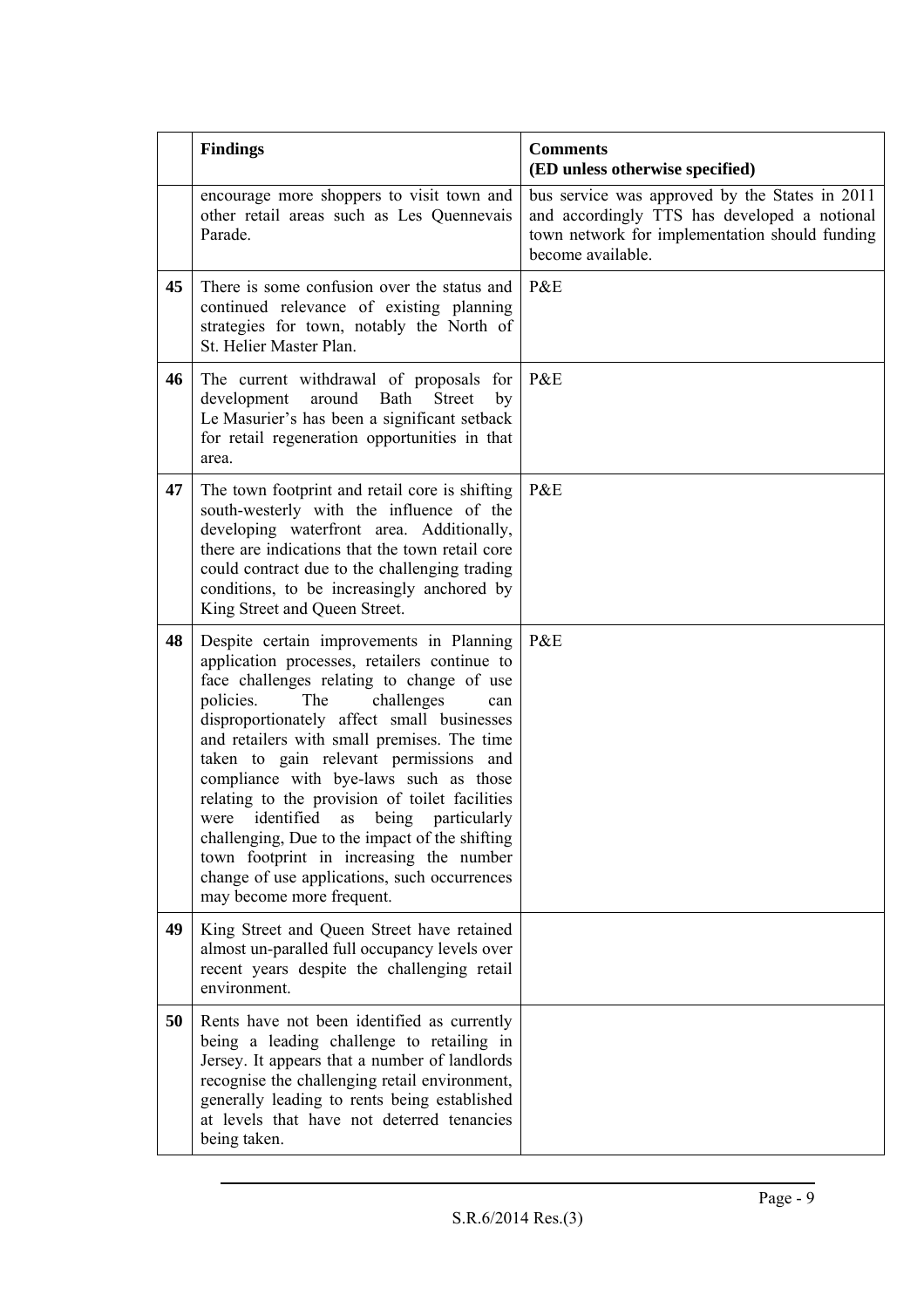|    | <b>Findings</b>                                                                                                                                                                                                                                                                                                                                                                                                  | <b>Comments</b><br>(ED unless otherwise specified)                                                                                                                                                                                                                                                                                  |
|----|------------------------------------------------------------------------------------------------------------------------------------------------------------------------------------------------------------------------------------------------------------------------------------------------------------------------------------------------------------------------------------------------------------------|-------------------------------------------------------------------------------------------------------------------------------------------------------------------------------------------------------------------------------------------------------------------------------------------------------------------------------------|
| 51 | Whilst King Street and Queen Street have<br>retained robust occupancy levels, there have<br>instances<br>of<br>short<br>been<br>and,<br>more<br>significantly, long-term unoccupied shops<br>outside of the retail core. There is currently<br>no States policy designed to help address<br>such detrimental occurrences.                                                                                        |                                                                                                                                                                                                                                                                                                                                     |
| 52 | Retail, tourist, traffic and general information<br>often<br>underwhelming,<br>signage is<br>too<br>inconsistent and outdated. This is a matter<br>that requires the co-operation and co-<br>ordination of a number of stakeholder groups<br>to improve, including retailers themselves<br>and authorities such as Jersey Tourism (ED),<br>other relevant States Departments and the<br>Parish of St. Helier.    | ED/P&E/TTS<br>TTS agree that signage is outdated as limited<br>investment has been put into it in recent decades.<br>A significant resource would be needed to design<br>and implement a comprehensive update. The<br>Parish of St. Helier are currently progressing a<br>new town centre pedestrian information signage<br>scheme. |
| 53 | Increased use of flags and banners has been<br>a relatively quick<br>identified as<br>and<br>inexpensive means of refreshing<br>and<br>animating retail areas, although concerns<br>were raised about the possible nature of the<br>associated planning process including by the<br>Minister for Planning and Environment.                                                                                       | P&E                                                                                                                                                                                                                                                                                                                                 |
| 54 | Despite related reviews, there are no clear<br>signs that the challenges of avoidable<br>government bureaucracy is easing. This<br>challenge to retailers is amplified by the fact<br>that the majority of retailers are small<br>businesses, often owner run and often with a<br>workforce of below 5.                                                                                                          |                                                                                                                                                                                                                                                                                                                                     |
| 55 | The<br>continued<br>of<br>undue<br>presence<br>government bureaucracy can in no small part<br>be attributed to a lack of co-ordinated cross-<br>departmental working within the States.<br>Whilst reform has been slow, there are some<br>positive signs emerging in the form of<br>initiatives such as 'tell us once' and 'unique<br>user id's' that are intended to reduce such<br>avoidable over-bureaucracy. |                                                                                                                                                                                                                                                                                                                                     |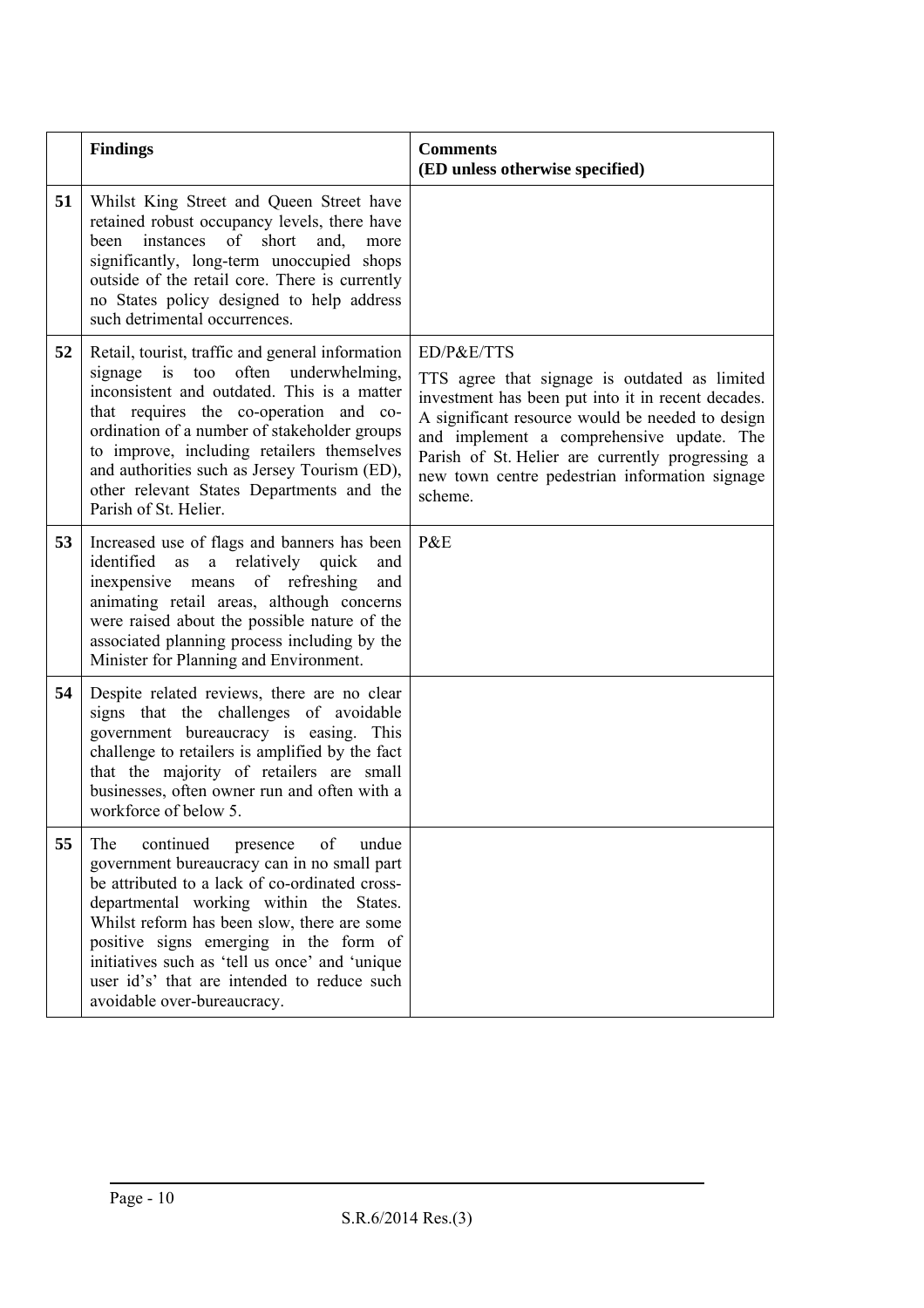#### **RECOMMENDATIONS**

|                         | <b>Recommendations</b>                                                                                                                                                                                                                                                                                                                                                                                                                                     | To                        | Accept/<br><b>Reject</b> | <b>Comments</b> | <b>Target date</b><br>of action/<br>completion |
|-------------------------|------------------------------------------------------------------------------------------------------------------------------------------------------------------------------------------------------------------------------------------------------------------------------------------------------------------------------------------------------------------------------------------------------------------------------------------------------------|---------------------------|--------------------------|-----------------|------------------------------------------------|
| $\mathbf{1}$            | The Minister for Economic<br>Development<br>must<br>not<br>underestimate the challenges<br>faced by the retail sector and<br>should,<br>priority,<br>as<br>$\mathbf{a}$<br>continue<br>to engage with<br>retailers<br>structured<br>a<br>1n<br>manner.                                                                                                                                                                                                     | ED                        |                          |                 |                                                |
| $\boldsymbol{2}$        | Working<br>with<br>the<br>stakeholders, the Minister<br>for Economic Development<br>should progress initiatives<br>and plans to help address the<br>challenges associated with<br>the on-Island retail sector,<br>and develop a new, more<br>relevant and comprehensive<br>overarching Retail Strategy.                                                                                                                                                    | <b>ED</b>                 |                          |                 |                                                |
| 3                       | The Minister for Economic<br>Development should work<br>with retail representatives to<br>identify the most appropriate<br>way to assist the retail sector<br>embrace<br>technology.<br>to<br>Support might include the<br>funding of a feasibility study<br>into an appropriate,<br>$_{\rm co-}$<br>online<br>ordinated<br>sales<br>platform, and the provision<br>of<br>training<br>appropriate<br>shared<br>opportunities<br>and<br>practice workshops. | <b>ED</b>                 |                          |                 |                                                |
| $\overline{\mathbf{4}}$ | The Minister for Economic<br>Development should work<br>with relevant Ministerial<br>colleagues,<br>and<br>potential<br>private sector providers, to<br>put in place and promote<br>suitable learning and training<br>opportunities for retailers in<br>areas such as high quality<br>customer service.                                                                                                                                                    | <b>ED</b><br>(SS/<br>ESC) |                          |                 |                                                |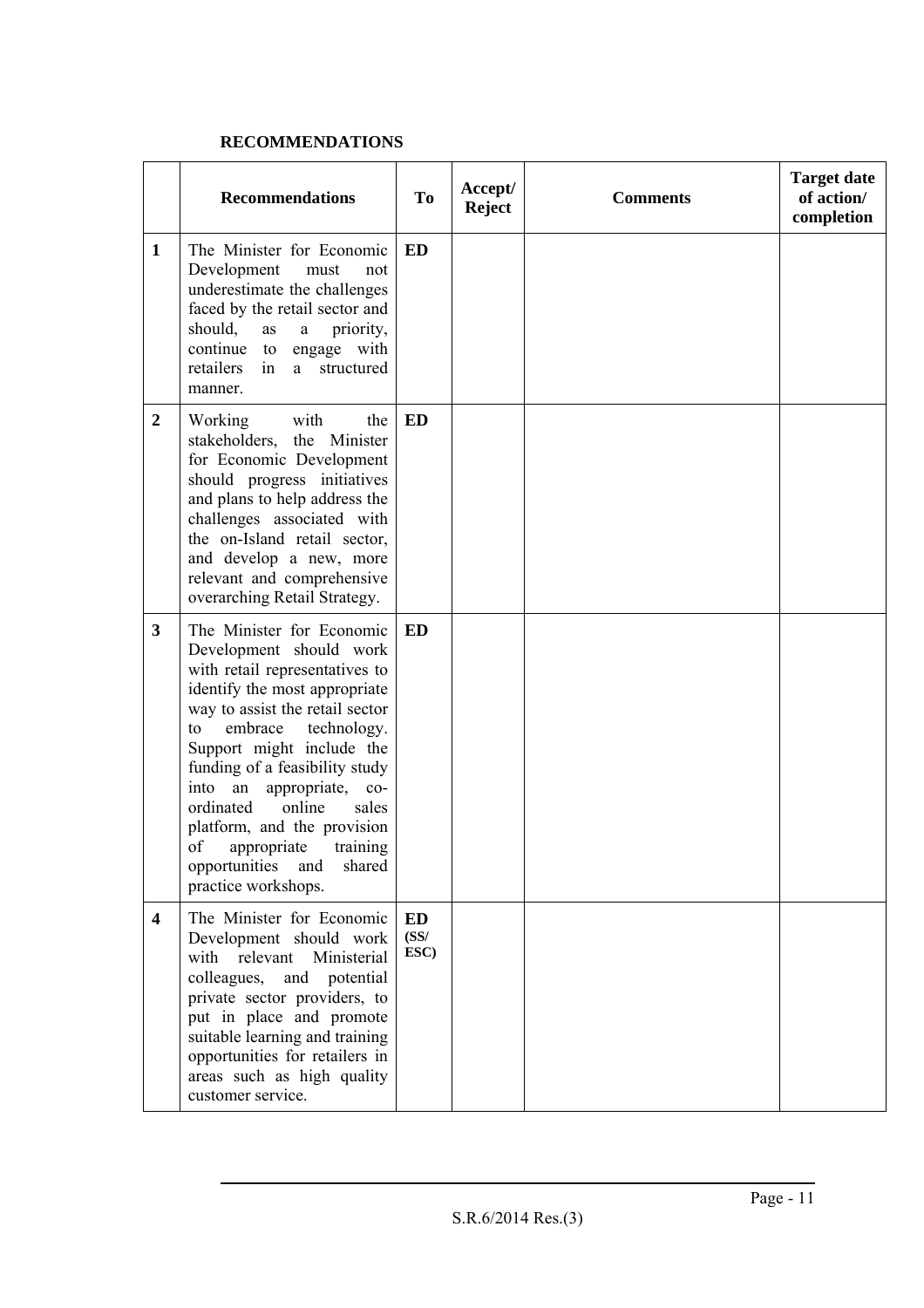|   | <b>Recommendations</b>                                                                                                                                                                                                                                                                                                                                                                                                                  | <b>To</b> | Accept/<br><b>Reject</b> | <b>Comments</b> | <b>Target date</b><br>of action/<br>completion |
|---|-----------------------------------------------------------------------------------------------------------------------------------------------------------------------------------------------------------------------------------------------------------------------------------------------------------------------------------------------------------------------------------------------------------------------------------------|-----------|--------------------------|-----------------|------------------------------------------------|
| 5 | The Minister for Economic<br>Development should extend<br>the one-off 2013 Mystery<br>Shopper<br>customer<br>experience audit into an<br>annual piece of research.<br>This will help inform the<br>need for and nature of<br>relevant<br>future<br>training<br>initiatives.                                                                                                                                                             | <b>ED</b> |                          |                 |                                                |
| 6 | The Minister for Economic<br>Development should seek to<br>co-ordinate an agreement<br>amongst retailers to be more<br>flexible in their approach to<br>opening hours where benefit<br>can be accrued. Particular<br>attention might focus on<br>later closing times on a more<br>regular basis, and, in a more<br>targeted fashion, achieving<br>more flexibility in opening<br>hours during peak summer<br>tourist season and events. | <b>ED</b> |                          |                 |                                                |
| 7 | If the States approve the<br>proposed 18 month trial of<br>liberalised Sunday trading,<br>the Minister for Economic<br>Development must ensure a<br>robust<br>for<br>process<br>monitoring and recording of<br>associated<br>aspects<br>all<br>economic,<br>(including)<br>employees' welfare, social<br>and cultural impacts).                                                                                                         | ED        |                          |                 |                                                |
| 8 | Specific attention should be<br>paid by the Minister for<br>Economic Development to<br>mitigate the potential loss of<br>small businesses due to<br>increased competition from<br>larger retailers during any<br>trial period of Sunday<br>trading.                                                                                                                                                                                     | <b>ED</b> |                          |                 |                                                |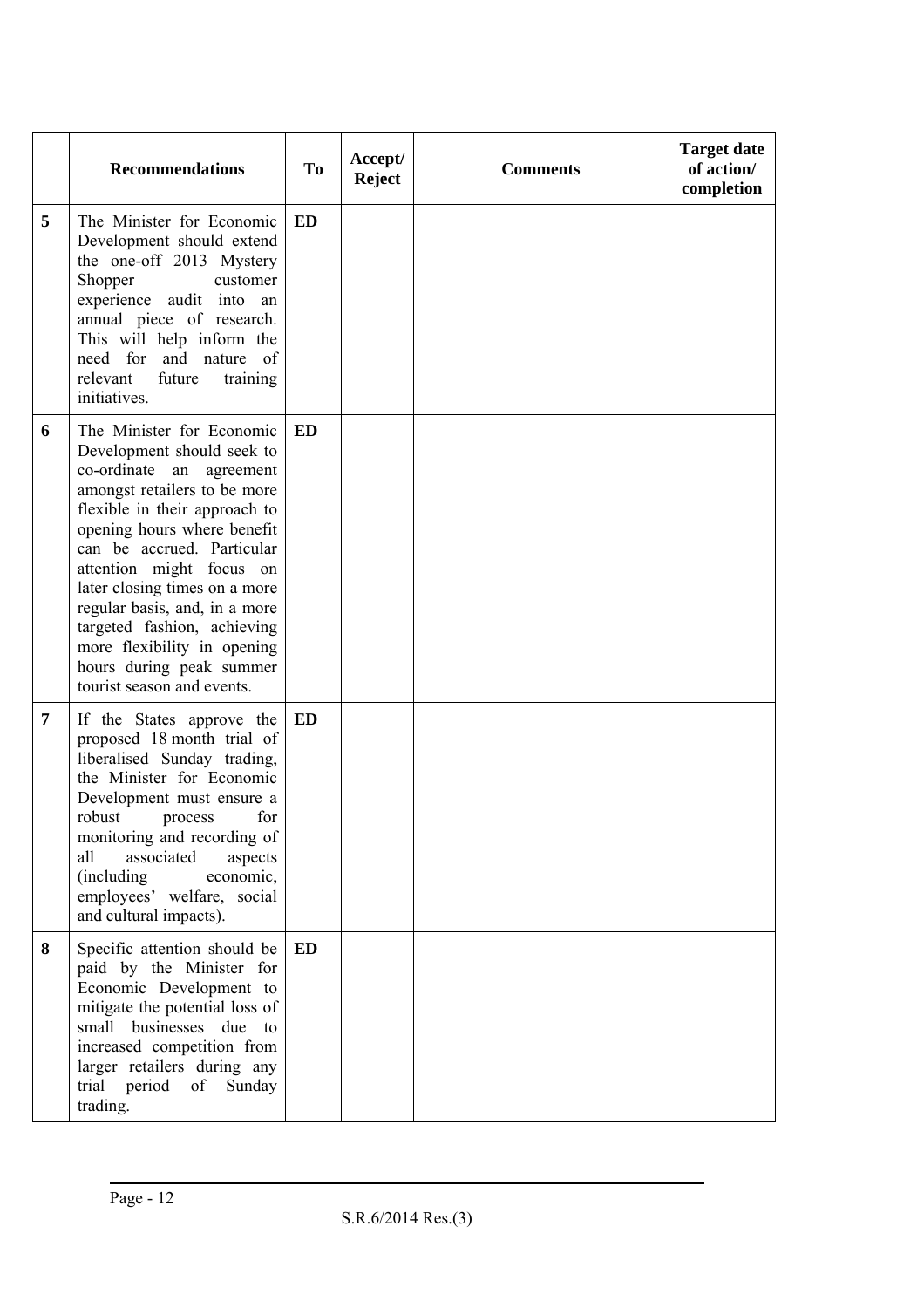|    | <b>Recommendations</b>                                                                                                                                                                                                                                                                                                                                                                                               | To  | Accept/<br><b>Reject</b> | <b>Comments</b> | <b>Target date</b><br>of action/<br>completion |
|----|----------------------------------------------------------------------------------------------------------------------------------------------------------------------------------------------------------------------------------------------------------------------------------------------------------------------------------------------------------------------------------------------------------------------|-----|--------------------------|-----------------|------------------------------------------------|
| 9  | In order to inform possible<br>strategies to alleviate undue<br>negative<br>impacts of the<br>playing<br>field<br>uneven<br>with<br>associated<br>the<br>de minimis<br>level,<br>the<br>Minister for Treasury and<br>Resources is recommended<br>to undertake the following<br>studies $-$                                                                                                                           | T&R |                          |                 |                                                |
|    | immediate<br>(and<br>an<br>subsequently<br>on<br>an<br>ongoing basis) review of<br>the <i>de minimis</i> provision,<br>to ensure that it is set at<br>the lowest appropriate<br>rate;<br>a feasibility study of                                                                                                                                                                                                      |     |                          |                 |                                                |
|    | entering agreements with<br>off-Island online retailers<br>for the collection of GST<br>relating to sales to Jersey-<br>based customers.                                                                                                                                                                                                                                                                             |     |                          |                 |                                                |
| 10 | To provide suitable focus to<br>the role 'Retail Champion',<br>the Minister for Economic<br>Development should either<br>actively<br>more<br>assume<br>responsibility for promoting<br>development<br>economic<br>within the retail sector, or<br>formally delegate the role to<br>an Assistant Minister. If<br>delegating, this should be<br>clearly reflected within the<br>title of<br>the Assistant<br>Minister. | ED  |                          |                 |                                                |
| 11 | The executive support for<br>'Retail<br>Champion'<br>the<br>should be provided by the<br>Economic<br>Development<br>Department, with industry<br>input continuing<br>to<br>be<br>sought<br>through<br>a<br>comprehensive<br>stakeholder<br>group, such as the current                                                                                                                                                | ED  |                          |                 |                                                |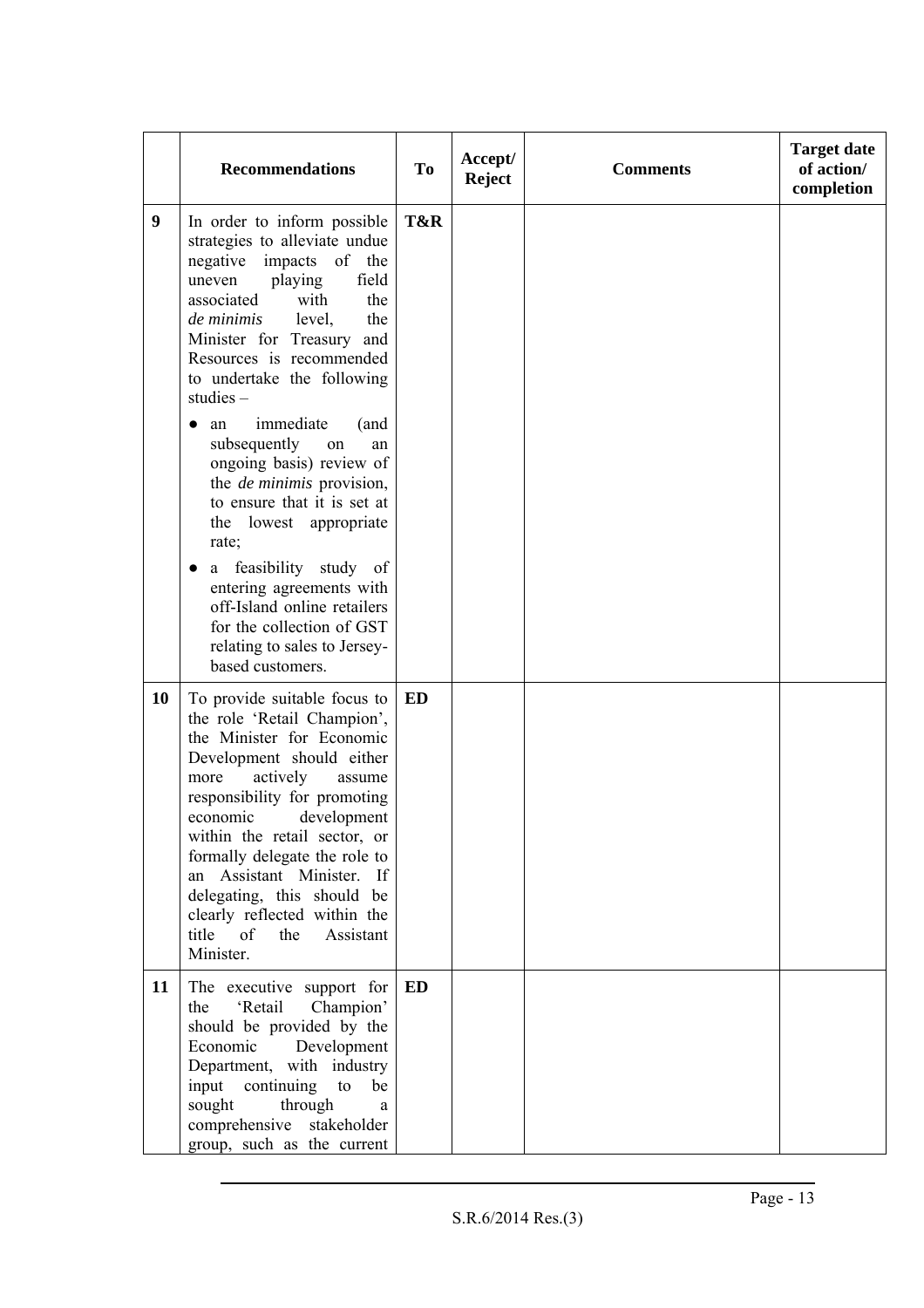|    | <b>Recommendations</b>                                                                                                                                                                                                                                                                                                                                                                                                                                                                    | <b>To</b>           | Accept/<br><b>Reject</b> | <b>Comments</b>                                                                                                                                                                                                                                                                                                                                                                                                                                           | <b>Target date</b><br>of action/<br>completion |
|----|-------------------------------------------------------------------------------------------------------------------------------------------------------------------------------------------------------------------------------------------------------------------------------------------------------------------------------------------------------------------------------------------------------------------------------------------------------------------------------------------|---------------------|--------------------------|-----------------------------------------------------------------------------------------------------------------------------------------------------------------------------------------------------------------------------------------------------------------------------------------------------------------------------------------------------------------------------------------------------------------------------------------------------------|------------------------------------------------|
|    | Town<br>Team,<br><sub>or</sub><br>an<br>equivalent body.                                                                                                                                                                                                                                                                                                                                                                                                                                  |                     |                          |                                                                                                                                                                                                                                                                                                                                                                                                                                                           |                                                |
| 12 | The Economic Development<br>Department<br>should<br>undertake the active co-<br>ordination and promotion of<br>an event calendar linked to<br>initiatives<br>retail<br>in<br>conjunction with all<br>the<br>necessary stakeholders.                                                                                                                                                                                                                                                       | <b>ED</b>           |                          |                                                                                                                                                                                                                                                                                                                                                                                                                                                           |                                                |
| 13 | The Minister for Economic<br>Development (or delegated<br>'Retail Champion'), should<br>examine<br>the<br>current<br>processes related to event<br>permissions and identify any<br>that<br>might<br>work<br>be<br>undertaken or support that<br>can provided to reduce<br>avoidable barriers to such<br>Similarly,<br>initiatives.<br>any<br>restrictions to the use of<br>event-friendly sites, such as<br>the Royal Square, should be<br>identified and addressed<br>where appropriate. | <b>ED</b>           |                          |                                                                                                                                                                                                                                                                                                                                                                                                                                                           |                                                |
| 14 | Pedestrian priority initiatives<br>should<br>continue<br>to<br>be<br>implemented,<br>and<br>a<br>feasibility study of such a<br>scheme in Halkett Place<br>from Amyson Corner along<br>the length of the Central<br>Market<br>should<br>be<br>$co-$<br>ordinated as a priority by the<br>Minister for Transport and<br>Technical<br>Services,<br>with<br>input from the Town Team<br>or equivalent comprehensive<br>stakeholder organisation.                                             | <b>TTS</b>          | Reject                   | Although both the Island Plan and<br>STP propose that a pedestrian<br>improvement scheme should be<br>developed for Halkett Place,<br>develop<br>resources<br>and<br>to<br>implement a scheme are currently<br>unallocated and it is not accepted<br>that this can been given priority<br>over other current planned STP<br>infrastructure schemes. However<br>TTS supports the principle and<br>will look to develop proposals<br>when resources permit. |                                                |
| 15 | Through the Town Team or<br>equivalent<br>body,<br>the<br>Minister<br>for<br>Economic<br>Development<br>should co-<br>ordinate a plan to identify<br>implement<br>and<br>relevant                                                                                                                                                                                                                                                                                                         | ED<br>(with<br>TTS) |                          |                                                                                                                                                                                                                                                                                                                                                                                                                                                           |                                                |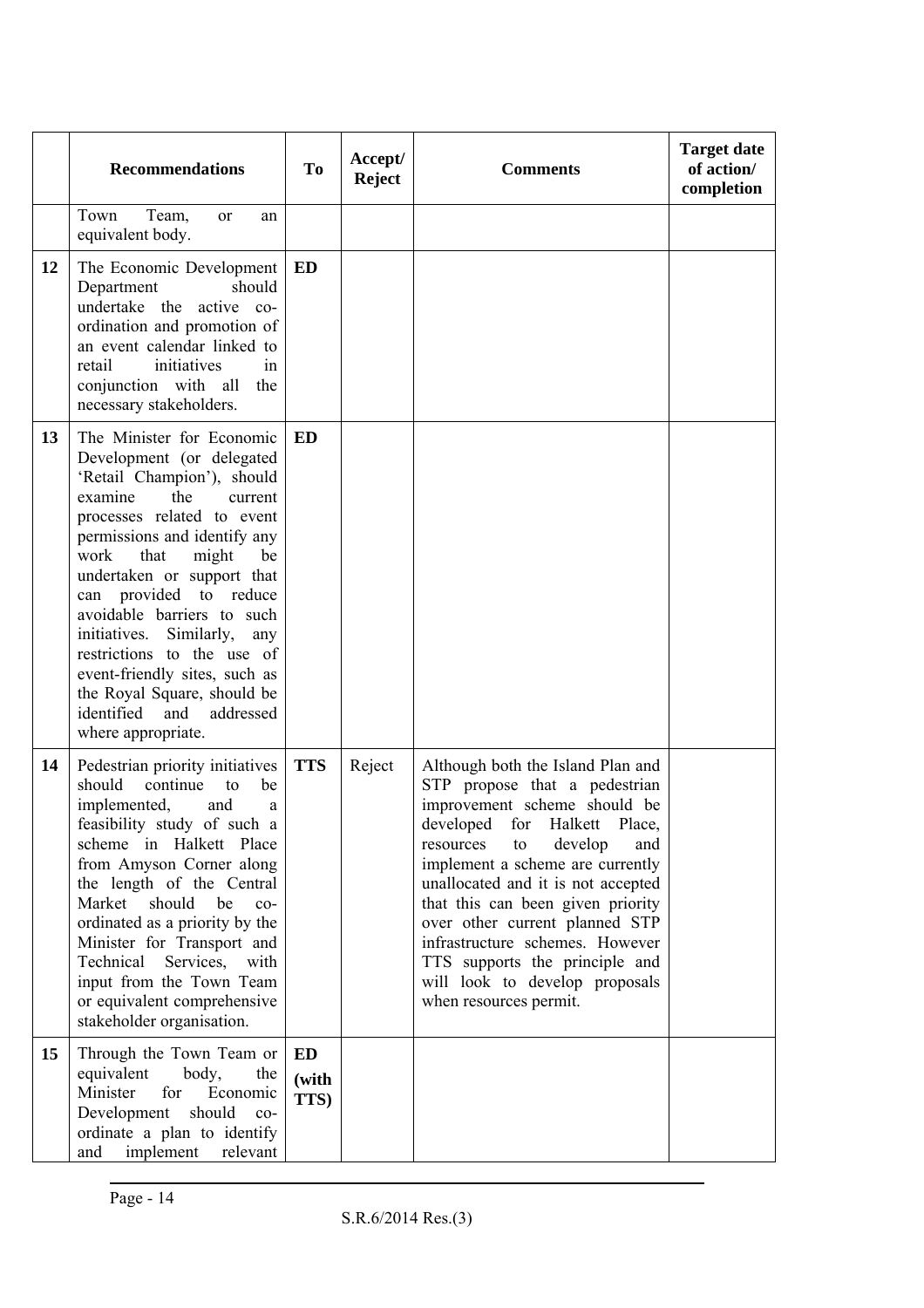|    | <b>Recommendations</b>                                                                                                                                                                                                                                                                                                                                                                                                                                                                       | To                                                        | Accept/<br><b>Reject</b> | <b>Comments</b>                                                                                                                                                                                                                                                                                                                                                  | <b>Target date</b><br>of action/<br>completion                                                                                                  |
|----|----------------------------------------------------------------------------------------------------------------------------------------------------------------------------------------------------------------------------------------------------------------------------------------------------------------------------------------------------------------------------------------------------------------------------------------------------------------------------------------------|-----------------------------------------------------------|--------------------------|------------------------------------------------------------------------------------------------------------------------------------------------------------------------------------------------------------------------------------------------------------------------------------------------------------------------------------------------------------------|-------------------------------------------------------------------------------------------------------------------------------------------------|
|    | improvements<br>the<br>to<br>physical town environment,<br>including<br>removal<br>of<br>'physical<br>barriers'<br>that<br>negatively impact on the<br>ability of people to circulate<br>easily through town.                                                                                                                                                                                                                                                                                |                                                           |                          |                                                                                                                                                                                                                                                                                                                                                                  |                                                                                                                                                 |
| 16 | A clear strategy should be<br>developed by the Minister<br>for Treasury and Resources<br>(the Landlord) regarding the<br>Markets.<br>This<br>covered<br>informed<br>should be<br>by<br>consultation with all relevant<br>stakeholders on the wide<br>of initiatives<br>and<br>range<br>views held, and include<br>assessment of a fundamental<br>overhaul of the interior<br>layouts and retail offering.<br>Changes<br>also<br>be<br>must<br>considered<br>to<br>outdated<br>opening hours. | T&R                                                       |                          |                                                                                                                                                                                                                                                                                                                                                                  |                                                                                                                                                 |
| 17 | The Minister for Treasury<br>and<br>Resources<br>(the<br>Landlord) should explore the<br>immediate<br>revision<br>of<br>outdated<br>opening<br>hours<br>within the markets to better<br>reflect<br>customer<br>expectations relating to the<br>the<br>overall<br>both<br>and<br>individual retail offerings.<br>Thursday afternoon closing<br>should be removed as a<br>priority.                                                                                                            | T&R                                                       |                          |                                                                                                                                                                                                                                                                                                                                                                  |                                                                                                                                                 |
| 18 | The Minister for Transport<br>Technical<br>Services<br>and<br>undertake<br>should<br>the<br>with<br>work<br>necessary<br>other<br>and<br>colleagues<br>stakeholders to achieve the<br>following:<br>• A clear decision on the<br>future provision of north<br>of town car parking.                                                                                                                                                                                                           | <b>TTS</b><br>(with<br><b>P&amp;E/</b><br><b>T&amp;R)</b> | Accept                   | St. Helier Parking Needs<br>The<br>Study has been accepted by the<br>Ministers for TTS and P & E and<br>identifies a clear decision on the<br>future of north town<br>public<br>parking, though implementation<br>will be dependent on affordability<br>through the car park trading fund.<br>TTS is developing a pay by phone<br>system and will be phasing out | Parking<br>at<br>Ann<br>Court<br>dependent<br>on housing<br>development<br>timescales.<br>Payphone<br>system to be<br>put out to<br>tender Nov. |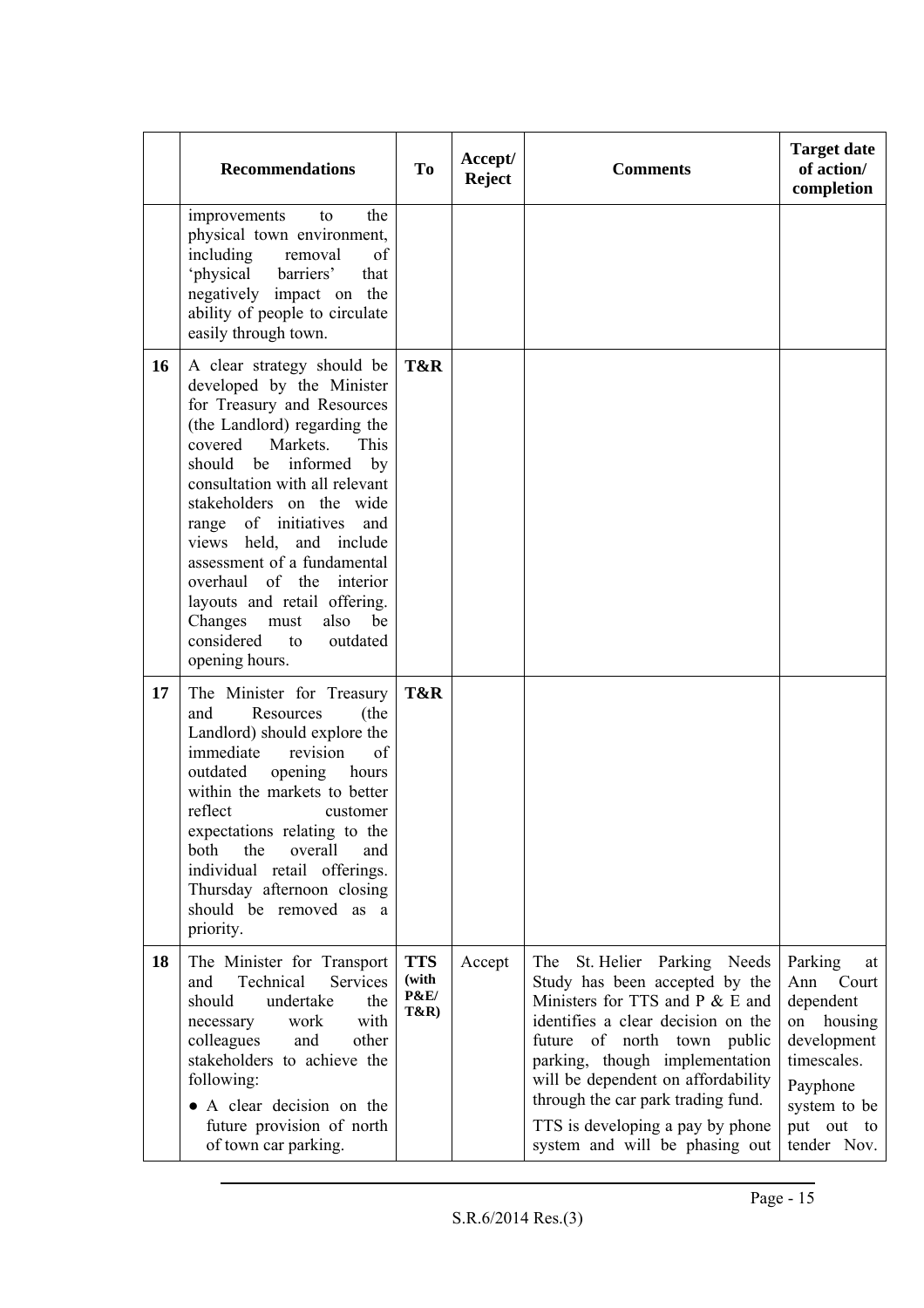|    | <b>Recommendations</b>                                                                                                                                                                                                                                                                                                                                                                                                                                                                | <b>To</b>  | Accept/<br><b>Reject</b> | <b>Comments</b>                                                                                                                                                                                                                                                                                                                                                                                                                                                                                             | <b>Target date</b><br>of action/<br>completion                                                                                                    |
|----|---------------------------------------------------------------------------------------------------------------------------------------------------------------------------------------------------------------------------------------------------------------------------------------------------------------------------------------------------------------------------------------------------------------------------------------------------------------------------------------|------------|--------------------------|-------------------------------------------------------------------------------------------------------------------------------------------------------------------------------------------------------------------------------------------------------------------------------------------------------------------------------------------------------------------------------------------------------------------------------------------------------------------------------------------------------------|---------------------------------------------------------------------------------------------------------------------------------------------------|
|    | • The roll-out of automatic<br>number plate recognition<br>systems (or similar) in all<br>covered car parks to end<br>predominance<br>of<br>the<br>scratch-cards.<br>• A fully developed strategy<br>for<br>the<br>phased<br>modernisation<br>and<br>refurbishment of all car<br>parks.<br>• A review of all initiatives,<br>including<br>charging<br>might<br>structures,<br>that<br>encourage<br>more<br>a<br>appropriate distribution of<br>commuter<br>and<br>shopper<br>parking. |            |                          | scratch-cards, firstly in multi-<br>storey car parks and eventually at<br>other off-street as well as on<br>street. Pay by phone systems will<br>enable a smarter charging system<br>which will allow more flexible<br>distribution of parking.<br>of<br>A<br>programme<br>modernisation/refurbishment<br>is<br>being developed. 1st project is<br>underway at Pier Road.<br>Charging<br>will<br>structure<br>be<br>reviewed<br>flexible<br>more<br>as<br>charging and payment systems<br>become available. | 2014<br>for<br>implementati<br>on in 2015<br>Refurbishme<br>nt<br>at Pier<br>road<br>underway<br>(Sept. 2014)<br>Further<br>programme<br>ongoing. |
| 19 | The Minister for Transport<br>Technical<br>Services<br>and<br>should work with Liberty<br>Bus to develop proposals for<br>more buses to access town at<br>points other than Liberation<br>Station and a service that<br>would link a range of urban<br>areas whilst also penetrating<br>towards the town centre.                                                                                                                                                                      | <b>TTS</b> | Accept<br>(in<br>part)   | It is unrealistic to significantly<br>divert or extend established trunk<br>bus routes further into town $-$ but,<br>given adequate funding,<br><b>TTS</b><br>would support a separate town<br>network and will work with<br>facilitate<br>Liberty<br><b>Bus</b><br>to<br>interchange<br>between<br>services<br>through<br>refined<br>ticketing<br>arrangements and well-designed<br>connections at the bus station.                                                                                        | Town<br>service<br>currently<br>unfunded.<br>Discussions<br>with Liberty<br>Bus 4th qtr.<br>2014                                                  |
| 20 | The Minister for Transport<br>Technical<br>Services<br>and<br>should work with Liberty<br>Bus to develop a service that<br>would link a range of remote<br>areas to bus routes that<br>urban<br>shopping<br>access<br>districts.                                                                                                                                                                                                                                                      | <b>TTS</b> | Accept                   | Liberty Bus is developing a trial   Discussions<br>community service and anticipates<br>commencement 4th qtr. 2014.<br>Possibilities to reshape services to<br>better connect urban areas will be<br>discussed with Liberty Bus, with<br>an associated streamlining of core<br>routes from those parishes to<br>St. Helier<br>enhance<br>to<br>their<br>attractiveness.                                                                                                                                     | with Liberty<br>Bus 4th qtr.<br>2014                                                                                                              |
| 21 | The Minister for Planning<br>Environment<br>should<br>and<br>assess the merits of revising<br>and/or clarifying the current<br>strategies<br>relating<br>to<br>development<br>in<br>town,<br>notably with regard to their                                                                                                                                                                                                                                                             | P&E        |                          |                                                                                                                                                                                                                                                                                                                                                                                                                                                                                                             |                                                                                                                                                   |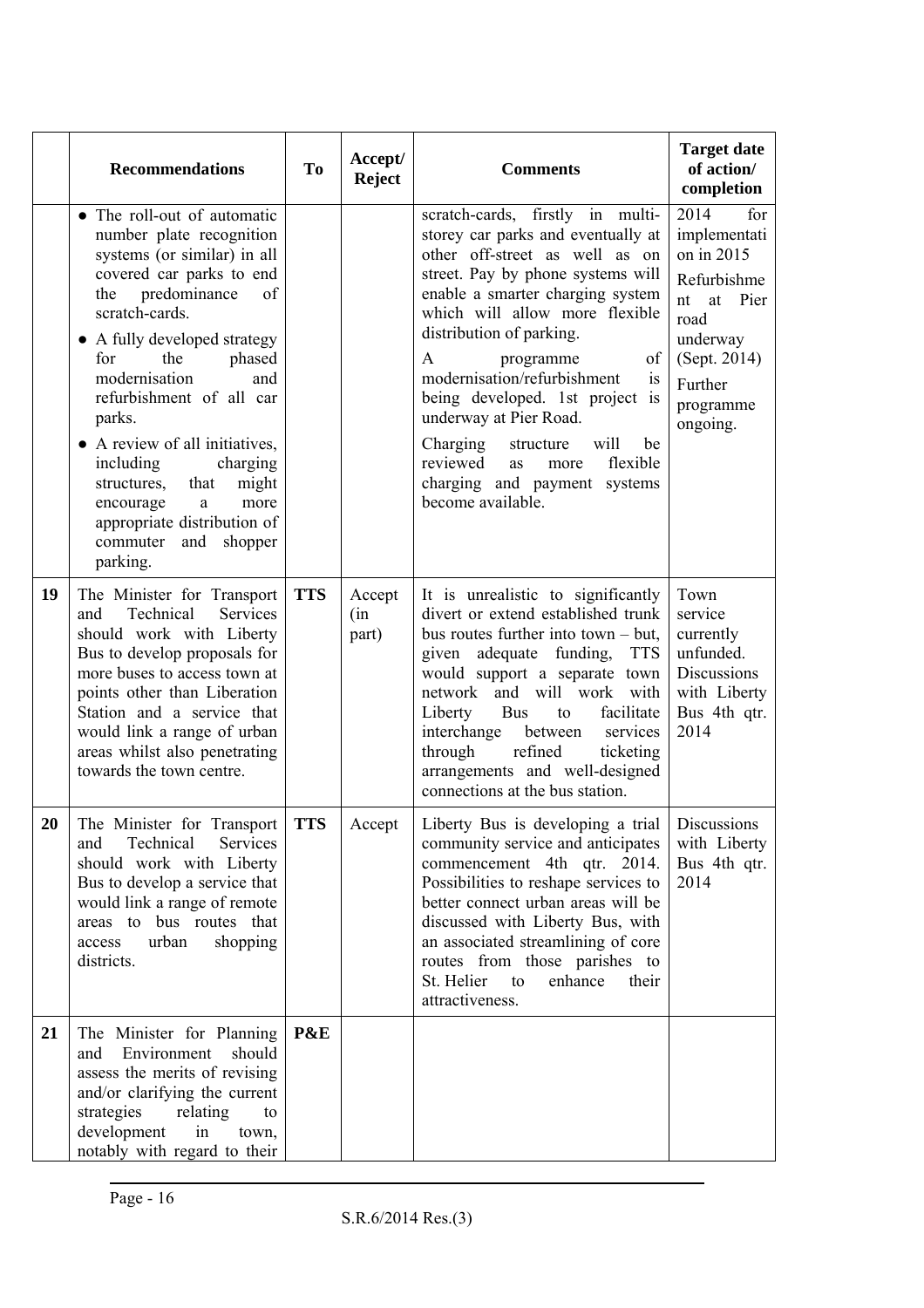|    | <b>Recommendations</b>                                                                                                                                                                                                                                                            | <b>To</b> | Accept/<br><b>Reject</b> | <b>Comments</b> | <b>Target date</b><br>of action/<br>completion |
|----|-----------------------------------------------------------------------------------------------------------------------------------------------------------------------------------------------------------------------------------------------------------------------------------|-----------|--------------------------|-----------------|------------------------------------------------|
|    | relevance to retail. This will<br>be essential in providing a<br>to the<br>south-<br>structure<br>shifting<br>westerly<br>town<br>footprint and potentially<br>contracting retail core.                                                                                           |           |                          |                 |                                                |
| 22 | The Minister for Economic<br>Development should work<br>with the Town Team or<br>equivalent body, and the<br>Constable of St. Helier, to<br>develop plans that could<br>help address and discourage<br>long-term<br>empty<br>shop<br>occurrences.                                 | ED        |                          |                 |                                                |
| 23 | The Minister for Economic<br>Development should work<br>with the Town Team or<br>equivalent body, and notably<br>the representative from the<br>Environment Department, to<br>ensure that change of use<br>processes and laws are as<br>appropriate and efficient as<br>possible. | <b>ED</b> |                          |                 |                                                |
| 24 | The Minister for Economic<br>Development should address<br>issues<br>the<br>of<br>underwhelming, inconsistent<br>and outdated signage with<br>Town<br>Team<br>the<br>$($ or<br>equivalent) to help improve<br>the town experience for all<br>users.                               | ED        |                          |                 |                                                |
| 25 | The Minister for Planning<br>Environment<br>should<br>and<br>planning<br>examine<br>the<br>and<br>legislation<br>process<br>associated with flags and<br>banners to ensure that they<br>appropriate<br>and<br>as<br>are<br>efficient as possible.                                 | P&E       |                          |                 |                                                |